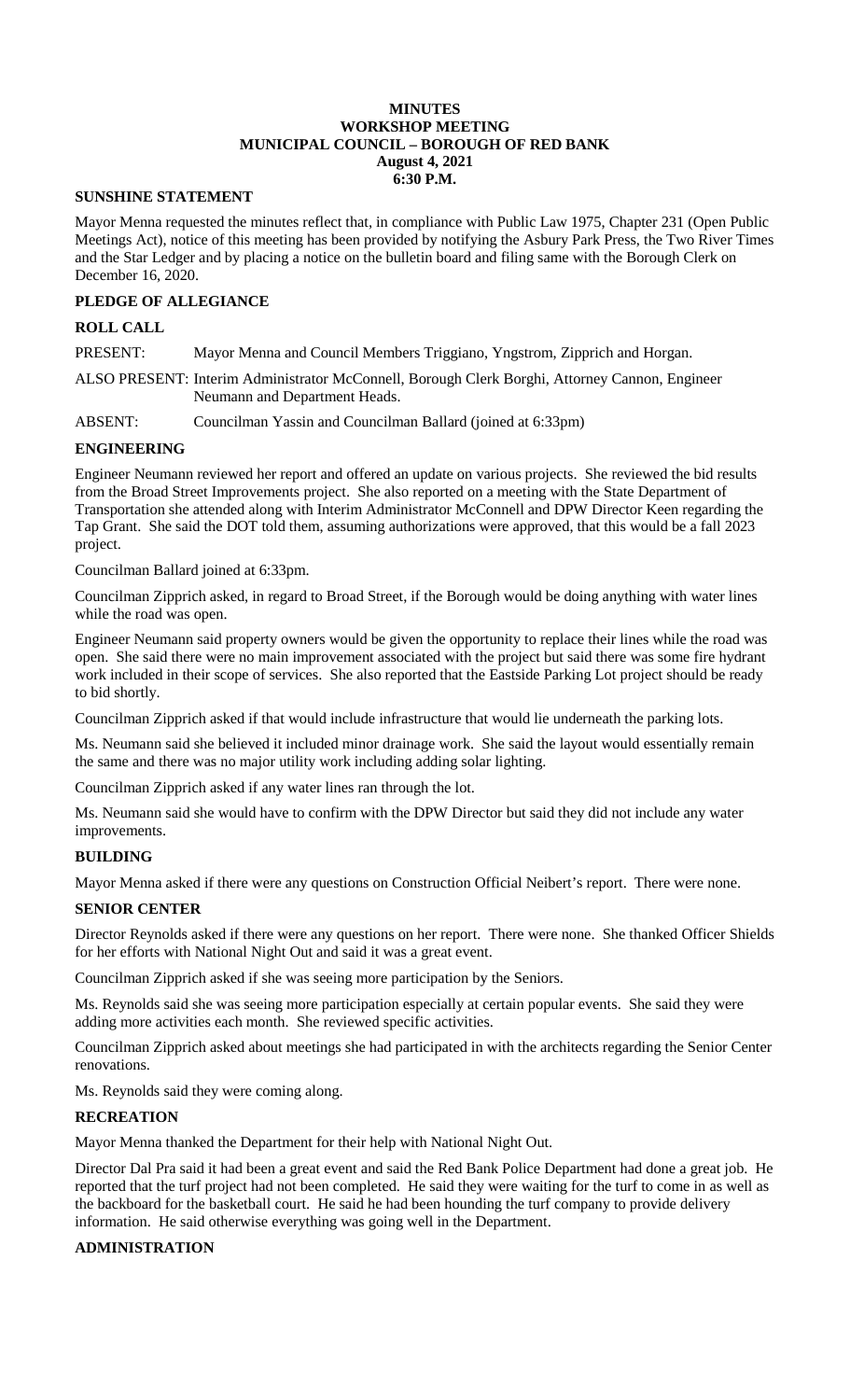9/11 Ceremony—Interim Administrator McConnell reported that they were working on a 9/11 Anniversary Ceremony. He said it was still in the planning stages and said they would have more to report by the end of the month.

Senior Center Update—IA McConnell said he, Senior Center Director Reynolds and DPW Director Keen had met with the Architect to go over changes that they thought were necessary. He said he expected to reconvene with them in the next week to go over the adjustments. He said he expected to have something soon for the Council and Public to review.

Salary Ordinance/Resolution—IA McConnell said he had sent out a draft of the salary ordinance and noted it had not been updated until 2018. He said the ordinance would set the ranges for the positions. He said a resolution to set the individual salaries would be done after the adoption of the ordinance.

Councilman Ballard said he had noticed that, under Police Salaries, "detective" had been crossed out. He asked if that meant the Department did not have detectives anymore.

IA McConnell said, in the last contract with the PBA, some wording had been changed. He said "detective" was no longer a rank but was a stipend. He said it was considered an assignment rather than a promotion.

Councilman Ballard asked, if a position was not listed, did that mean the Borough could not fill the position.

IA McConnell said he believed they could create the position by ordinance and assign a salary to it at that point.

Councilman Zipprich asked is the Borough had an Assistant Purchasing Agent.

IA McConnell said they did not at this time but believed they had had one in the past.

Councilman Zipprich also asked about the title of RCA Coordinator.

IA McConnell said there was someone currently assigned to that position.

Councilman Zipprich asked what that person did.

IA McConnell and Clerk Borghi explained that the former Director of the RCA Program had retired but some of the projects remained open and someone on staff had to coordinate closing out the remaining projects.

Councilman Zipprich also asked about the Board of Health Secretary position. He said, since we had outsourced Health Services to the County, was the position still needed.

IA McConnell said no one was currently being paid for that position and said they could technically remove it from the Ordinance.

Clerk Borghi said she had held that position and didn't believe she had ever taken compensation. She confirmed that the Board of Health was now an advisory board so they would no longer qualify for a paid secretary.

IA McConnell noted that the Salary Ordinance had last been updated in 2018 and some of the salaries were starting to exceed the ranges.

A discussion followed on the position of Assistant Administrator.

Mayor Menna excused himself from the meeting at 7:00pm.

Councilwoman Horgan took over as presiding officer.

Councilman Ballard also asked about the significant increase in the salary for the judge.

IA McConnell explained that the previous judge had only asked for \$15,000 which was an unreasonably low salary and said he had enjoyed being the judge and did it for a very low salary. He said they would not be able to replace him at that rate. He said the range reflected in the ordinance was much more realistic.

Memorial Policy

IA McConnell said a draft policy had been distributed a couple of months prior but said it had not really been discussed.

A discussion follow on the details of the policy including whether or not a person who was still living should be memorialized. Councilwoman Horgan and Councilman Zipprich were in favor of allowing murals for those still living.

Councilman Ballard disagreed saying, if they opened it up to all living beings, it was a slippery slope. He said they could have memorials everywhere and asked what the cut off would be or how they could say "no" to anyone. He said he was in favor of honoring those who had passed and had served Red Bank with grace and dignity. He noted there had been people across the country who had been given honorariums and later turn out to do something really bad. He again said he felt the honorariums should be for those who had served Red Bank and to honor their legacy after they passed.

Councilwoman Triggiano said she felt they should have a broader conversation about these sorts of things. She said it had come up that the Borough did not had any sort of sports memorial. She suggested something could be installed at Count Basie that could be built upon to serve all of the amazing people that should be recognized. She said that should go for the arts as well. She suggested group spots where they could reflect on the accomplishments of many.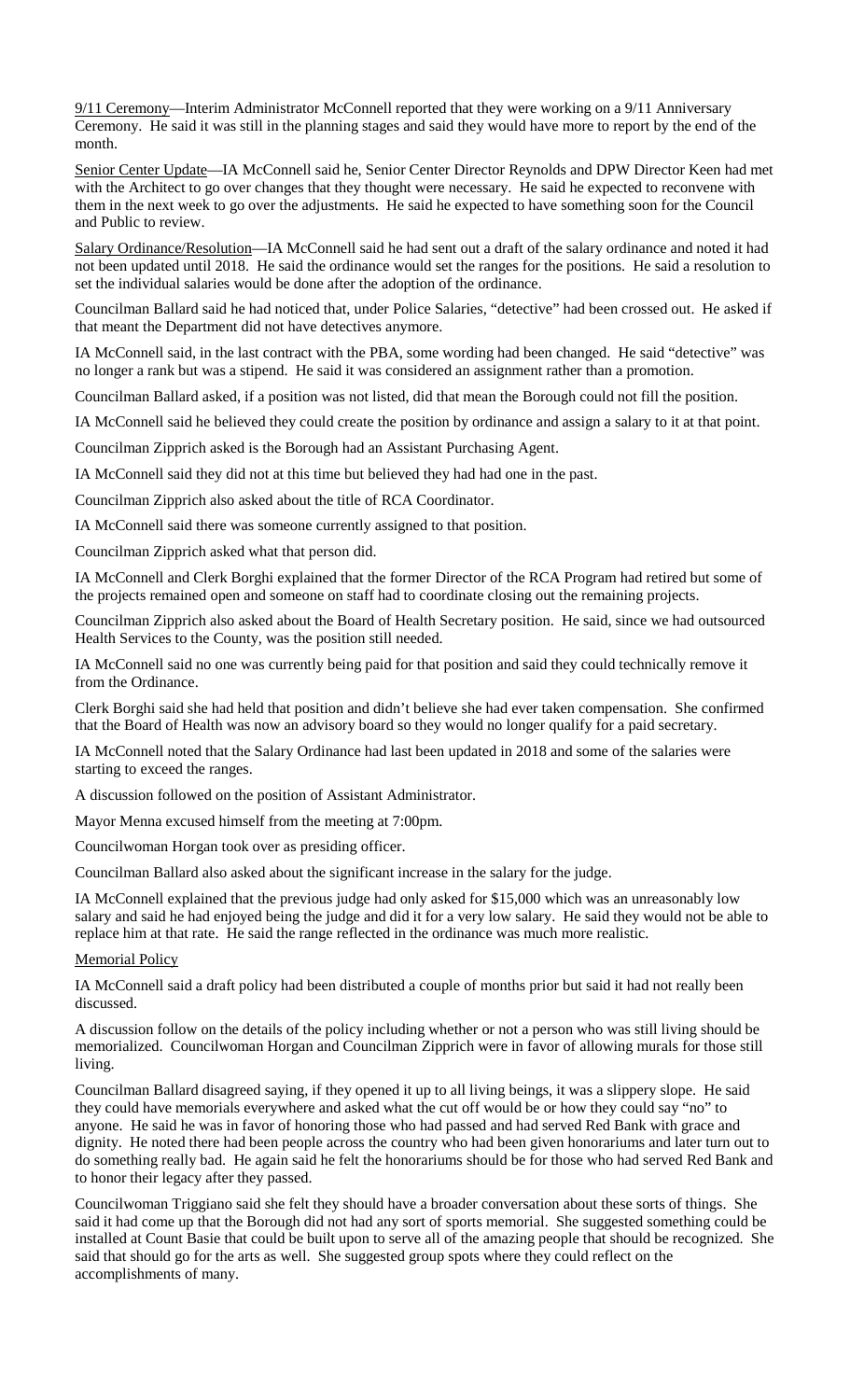IA McConnell said he felt there was a need for written policy which opened the Council up for being critiqued for arbitrary decisions. He said that was what he was trying to avoid by creating a policy.

Councilwoman Horgan said the buck stopped with the Council and said, no matter what went into the policy, the final decision rested with the Mayor and Council.

Councilwoman Triggiano said there was also a big difference between naming a structure or street after a person and installing a plaque.

Councilman Ballard asked for confirmation that there was currently no written policy that had been voted on.

IA McConnell said that was correct and the plan was to formulate that policy.

Water/Sewer Credit Policy

IA McConnell said he had also circulated a policy on Water/Sewer Credits. He said in the few months that he had been in the Interim Administrator position, he had dealt with this a couple of times for different situations. He said he had found there was no written policy on that and said he did not want employees having to make arbitrary decisions.

Councilwoman Triggiano said she found the policy to be empathetic and compassionate and asked if it was sustainable.

IA McConnell said it was and reviewed the criteria included in the draft policy.

Councilman Zipprich said when he and Councilwoman Horgan had been on the Public Works Committee they had worked to draft an ordinance to allow reverse metering for irrigation systems. He said that was now available and said he felt it was something they needed to promote.

IA McConnell reviewed a specific case that was pending and outlined his proposed resolution.

Councilman Zipprich asked if that would open them up to any decisions that had been made in the past regarding similar issues.

Attorney Sobel said it would not. He said anyone filing suit against the Borough would have to file a tort claim notice. He reviewed the specifics of his legal opinion.

Councilman Yngstrom said he liked the proposal but said he would like to see them add the requirement that, as part of the criteria for a credit, that a reverse meter must be installed so that it wouldn't happen again.

IA McConnell said he and the DPW Director had discussed that and suggested that part of the credit would be applied to the cost of the installation of the reverse meter. He also noted that the policy would call for it to be a one-time credit and, if it happened again, they would not be eligible.

A discussion followed on the details of the proposed policy and water/sewer billing practices.

### **PUBLIC WORKS**

Director Keen commended his staff along with the Police Department and Parks & Recreation staff for their efforts at the recent National Night Out. He said he had had no applications for Temporary Seasonal employees so his staff was doing work that they did not normally do. He reviewed his report and noted parking revenue was up 58 percent from 2019. He credited the change in hours and said it would help to pay down debt for improvements. He said the Road Department was working with Code Enforcement to distribute door hangers to educate residents about vegetative waste and bulk. He noted there had been a major storm in July and said the department had done extra collections after storm outside of the schedule. He reviewed the lead and copper reports which he said were at acceptable levels.

48:40

Councilman Zipprich said the Governor had recently signed a bill in support of an Assembly Bill regarding lead service lines. He asked Director Keen if he was familiar with the bill.

Director Keen said he was familiar with it but had not seen the final draft of the bill.

Councilman Zipprich called for a town wide inventory to ensure compliance.

IA McConnell said he believe that had been done.

Director Keen confirmed that they had conducted an inventory to the best of their ability including researching historical documents. He said they had applied for a grant to help with the process. He said lead service lines had been changed out in every Road Program project he had been involved with and said that was the intention going forward.

IA McConnell also reported that there would be a resolution on the next agenda to approve the purchase of a vehicle for the Parking Utility.

### **LAND USE**

Director Ebanks said the advertisement for a Master Plan Consultant would be published in the coming week. She also gave an update on the Affordable Housing/Fair Share obligations and the Rehabilitation Program.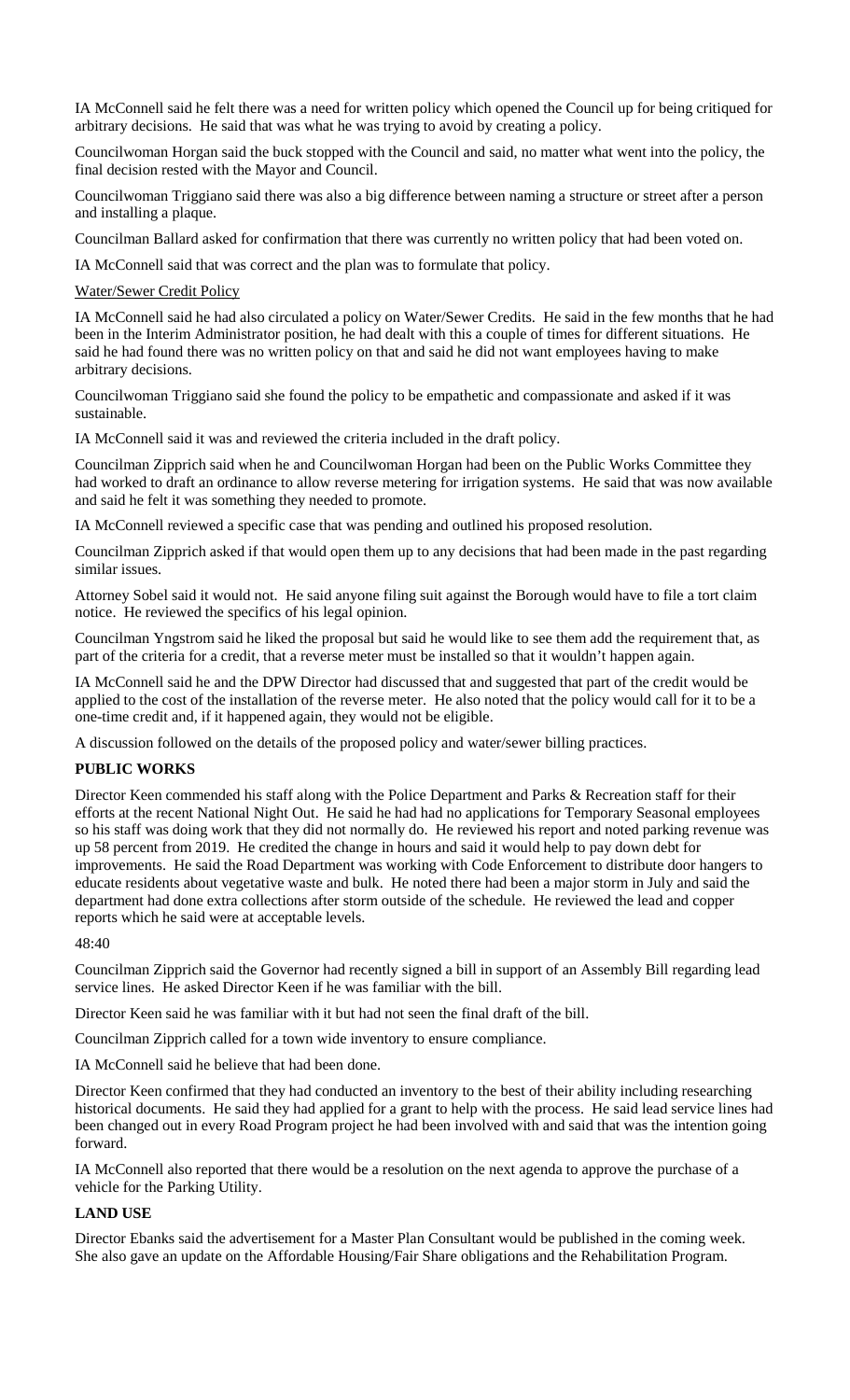Councilman Ballard thanked her for the report and stressed the importance of the Fair Share program. He asked her to share a copy of her report with the Council. He asked for specifics about the rehabilitation projects.

Director Ebanks reviewed the reasons behind the costs for the individual projects and confirmed that the debt would be forgivable after 10 years. She also explained the reasons why the projects were done one at a time which included the fact that there was a limited number of contractors. She said there was some mistrust among the contractors in working with the Borough.

Councilwoman Horgan asked how many contractors were in the pool.

Director Ebanks said there were currently two but they were trying to get more.

Councilwoman Horgan noted the Director Ebanks has asked for the Council's assistance to reassure the contractors and asked how they could help.

Director Ebanks said she was trying to find a way to get everyone on the same page to recover from a brief hiatus. She said they were trying to reassure that they were prioritizing local contractors.

Councilman Zipprich also thanked Director Ebanks for her report. He asked about the applicants that were still waiting for repairs and asked if any additional home owners had been added to the list.

Director Ebanks said they had not opened up the program to new applicants because of the current backlog.

Councilman Zipprich also asked follow up questions on the First Time Home Buyers program.

Councilwoman Horgan thank Director Ebanks again for her report.

Councilwoman Triggiano asked that the contractor information be posted on the Borough's Facebook page.

Director Ebanks said she believe they had to use the RFP process.

### **OEM/FIRE MARSHAL/CODE**

IA McConnell said Fire Marshal Welsh was not able to attend but he could review the report for his Department. He said they were still working on the Tenant Registration Ordinance. He also reported that a part time position in the office had been filled and said the employee would be starting on Monday.

### **POLICE**

Chief McConnell reported that there would a resolution on the next agenda for the annual hiring of crossing guards. He also noted that it had come to his attention with the recent change to parking on Chapin Avenue that portions of the street were missing from the two hours parking limit schedule. He said an ordinance would be prepared to correct that. He said there would also be a resolution within the next two Council meetings to appoint a new police officer to replace someone that retired.

#### **FINANCE**

CFO O'Reilly reported that the State had certified the budget that morning and said tax bills would be prepared for mailing. He said they had to allow tax payers 25 days to pay so there would be an extended grace period for payments.

Councilwoman Horgan asked when the residents could expect to receive the tax bills.

CFO O'Reilly said it would depended on how quickly the vendor could print the tax bills. He estimated they could be in mailboxes within three weeks.

Councilman Ballard said he wanted to discuss the position of an Assistant CFO. He said the Borough was suffering greatly by not having that position. He called for the Council to fill the position.

Councilman Zipprich he remembered an Assistant Treasurer position being advertised. He asked the Clerk is she recalled that posting.

Clerk Borghi said she did not. She said the last time she recalled anyone having that title was in the late 1990s.

IA McConnell agreed that it had been a long time since there had been an employee with that title. He said he believed the reference was that there was a retirement around the same time as the Borough was searching for a new CFO. He said they had been looking for someone to replace that retiring employee but they had not been an assistant CFO. He said that position was ultimately filled with an internal candidate.

Attorney Sobel cautioned the Council about getting into personnel issues. He said to avoid naming names and discussing the hiring process.

Councilman Ballard said, when he had been elected, he had requested an organization chart of the Finance Department and there had been a box with the title of Assistant CFO with a name in that box. He said that had been 2018. He said that person remained in the position until their retirement in 2019. He said their skillset had been a little more than a clerk in the Finance Department. He asked CFO O'Reilly to elaborate.

CFO O'Reilly said he had interviewed for his position in January of 2019. He said, at that time, the Borough had already advertised and interviewed for the position of Assistant Treasurer. He said the position of the person who had retired had been upgraded. He said when he had been appointed in April of 2019, the position was vacant and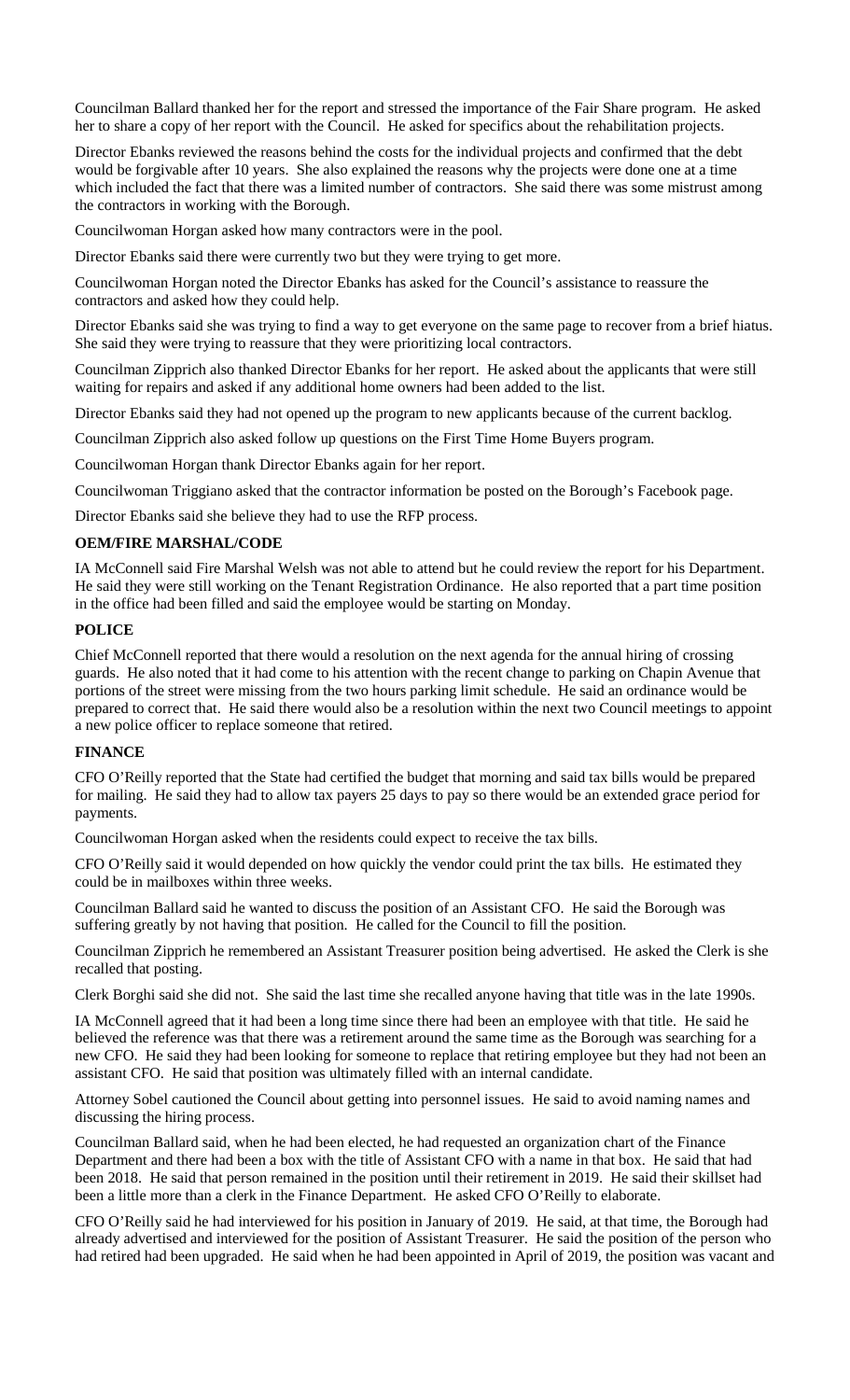it remained vacant for six months. He said the position was no longer classified as Assistant Treasurer but was classified as the same position as it had been for the person that had retired.

Councilman Yngstrom said the matter should be discussed by the Finance and Personnel Committee and then brought back to the Council for a discussion in Executive Session.

Councilman Ballard said that was an excellent idea.

## **CLERK**

Clerk Borghi asked if there were any questions on her report. She reviewed the three ordinances that would on the next agenda for public hearings.

## **DISCUSSION**

Councilman Zipprich said he had IT concerns in regard to the Delta Variant of the COVID virus. He said he understood that some of the Boards where resuming in person meetings and said he wanted to make sure that the Borough's technology consultants could help bring the Borough to 2021 accessible standards. He called for broadcasting meetings for transparency.

IA McConnell said he had talked to the IT Consultants about the situation. He said the Land Use boards had chosen to back to in person meetings without a hybrid option. He there were a lot of issues beyond just the technology include who would be administering the hybrid option. He said it would be difficult for the Clerk, Borough Attorney or Administrator to run the hybrid to try to participate in the meeting. He said, as Councilman Zipprich has mentioned, the numbers for the new variant were increasing so questioned if this was something that the Council wanted to pursue at this time. He said the IT Consultant was talking to some of their vendors to determine what technology would need to be added to be able to do a hybrid meeting. He said the other option was to stream the meetings without have the ability to have interaction from people who were not present.

Councilman Zipprich said he felt all of those things needed to be considered. He reviewed current CDC recommendations.

IA McConnell said he hoped to have a report back from the IT Consultants sometime this month.

## **PUBLIC COMMENT**

Councilwoman Horgan opened the Public Comment.

Sue Viscomi—25 Cedar Street—asked if the negative surplus issue had been corrected in the budget document.

IA McConnell said it had been corrected and asked the Clerk to confirm that it had been posted to the website.

Clerk Borghi confirmed that it had been reposted.

Craig Dolan—34 John Street—said he appreciated the work of the Parks & Recreation Department. He expressed concern about safety issues regarding work being done at Eastside Park. He requested that vendors be reminded to protect the parks and residents after they were done with their work. He reviewed a recent incident involving his son as well as other incidents in the area. He said he would also love to see a review of the need for a parking vehicle. He said he hoped the Parking Personnel would be walking around and enforcing parking rather than sitting in cars. He asked the Interim Administrator to review the need.

IA McConnell said the vehicle proposed was not for enforcement but rather for the maintenance aspect of the operation. He said it was so they could move equipment and make repairs to equipment. He also noted that the Parking Enforcement Officers were also used as Class I Special Police Officers which was why they had officially marked vehicles. He said he also want to note that he was aware of the injury to Mr. Dolan's son and said it had been addressed with the contractor.

Councilwoman Horgan said they were all glad that his son was okay.

No one else appearing, Councilwoman Horgan called for a motion to close the Public Comment.

Councilman Zipprich offered a motion to close the Public Comment, seconded by Councilwoman Triggiano.

ROLL CALL:

AYES: Triggiano, Ballard, Yngstrom, Zipprich and Horgan.

NAYS: None

There being five ayes and no nays, the motion was declared approved.

## **EXECUTIVE SESSION**

21-223 The Borough Attorney read a resolution to adjourn to executive session to discuss Contract Negotiation. No action to be taken.

Councilman Zipprich offered a motion to adjourn to Executive Session, seconded by Councilwoman Triggiano. ROLL CALL:

AYES: Triggiano, Ballard, Yngstrom, Zipprich and Horgan.

NAYS: None